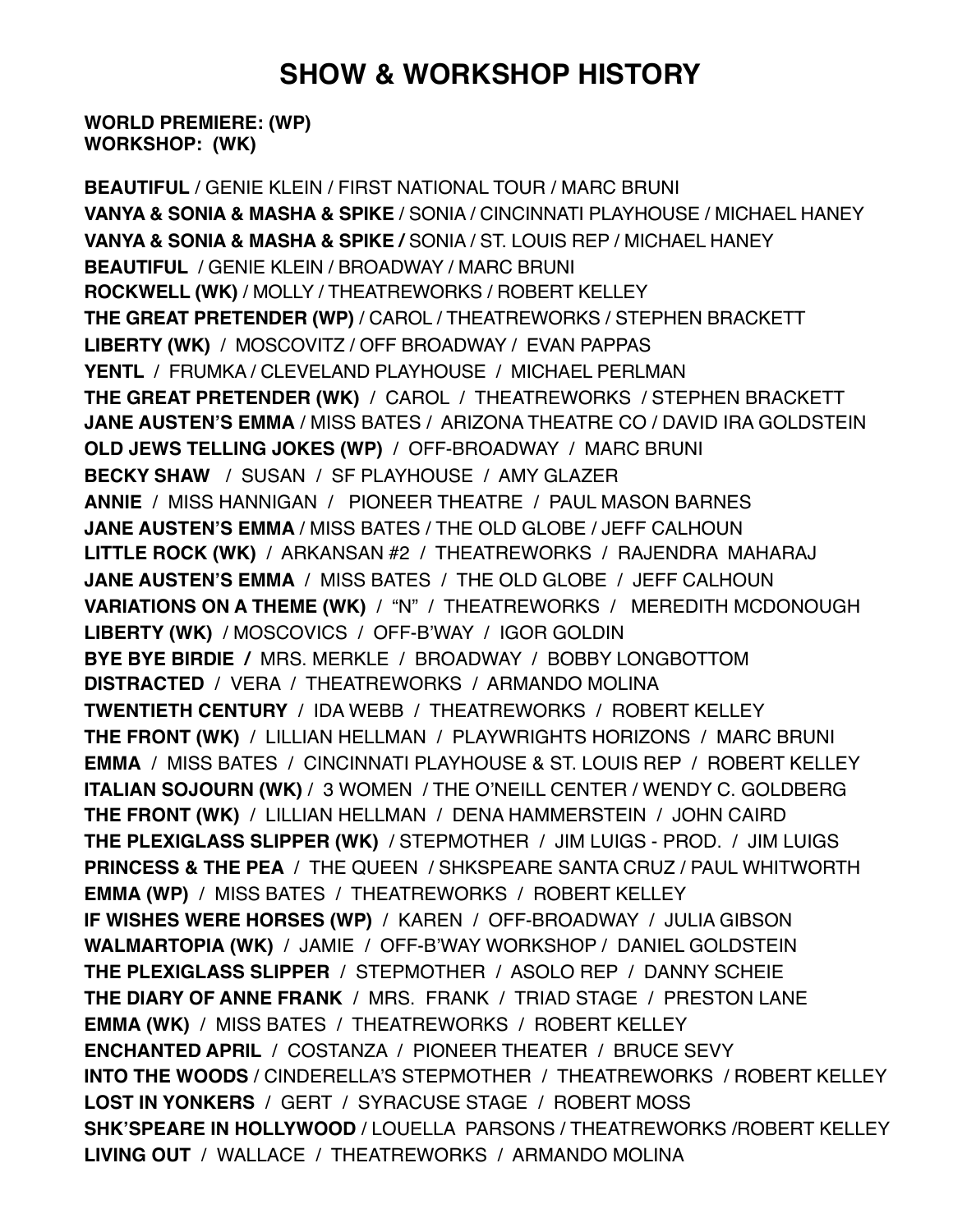**SARAH, SARAH** (U/S-PERF) / SARAH & JEANNIE / MANHATTAN TH. CLUB / MARK NELSON **THE FOURTH WALL** / JULIA / THEATREWORKS / JULES AARON **THE SMELL OF THE KILL** / DEBRA / CINCINNATI PLAYHOUSE / ED STERN **BACKSLIDING IN THE PROMISED LAND (WP)** / MIMI / SYRACUSE STAGE / ROBERT MOSS **WINTERTIME** / MARIA / ACT/SEATTLE / BRIAN KULICK **ELLIS ISLAND** / RUSSIAN IMMIGRANT / HARTFORD SYMPHONY / MARTIN CHARNIN **RED HERRING** / FLORENCE KRAVITZ ET AL. / FLORIDA STAGE / LOU JACOB **BRIGHTON BEACH MEMOIRS** / KATE / REGIONAL TOUR / ROBERT MOSS **IMPORTANCE OF BEING EARNEST** / MISS PRISM / INDIANA REP / MICHAEL EDWARDS **BORN YESTERDAY** / HELEN / SYRACUSE STAGE & VIRGINIA STAGE / ROBERT MOSS **SHOW & TELL** / DANA / OFF-BROADWAY / MIKEY WOLF **SMELL OF THE KILL** / DEBRA / SYRACUSE STAGE / MICHAEL EDWARDS **MUCH ADO ABOUT NOTHING** / URSULA / CINCINNATI PLYHSE, ST. LOUIS REP / ED STERN **AS BEES IN HONEY DROWN** / ALEXA / HANGAR THEATRE / MARK RAMONT **A CHRISTMAS CAROL /** MRS. CRACHIT / INDIANA REP / JANET ALLEN **ANGELS IN AMERICA** / THE ANGEL / ACTOR'S TH. OF LOUISVILLE / MLADEN KISELOV **THE SISTERS ROSENSWEIG** / DR. GORGEOUS / INDIANA REP / MICHAEL EDWARDS **CAKEWALK** / NINE CHARACTERS / OFF-BROADWAY / MIKE NICHOLS **ESPN COMMERCIAL** / PREGNANT WIFE / PRINT & CAMERA **INSPECTING CAROL** / ZORAH BLOCH / STUDIO ARENA / GAVIN CAMERON WEBB **DEATH DEFYING ACTS** / CAROL / OFF-BROADWAY / WOODY ALLEN **THE ROSE TATTOO** / PEPPINA / BROADWAY / ROBERT FALLS **BROADWAY BOUND** / KATE / ASOLO REP THEATER / BRANT POPE **APPELEMANDO'S DREAMS** / MAYOR'S WIFE / OFF-BROADWAY / LISA BRAILOFF **SCAPINO** / ZERBINETTA / PIONEER THEATRE / CHARLES MOREY **OUR TOWN** / MRS. SOAMES / ALABAMA SHAKESPEARE FEST / CYNTHIA WHITE **GREETINGS** / STAGEWEST / RANDI / ERIC HILL **MAMA DRAMA** / DANNY / DORSET THEATRE / PETER ASKIN **LEND ME A TENOR** / MARIA / STUDIO ARENA / KENT THOMPSON **LEND ME A TENOR** / MARIA / PENN. CENTRE STAGE / KENT THOMPSON **PHANTOM OF THE OPERA** / LA CARLOTTA / NATIONAL/INT'L TOUR / KEN HILL **EDUCATING RITA** / RITA / DORSET THEATRE / MARK RAMONT **I'M NOT RAPPAPORT** / CLARA / PITTSBURGH PUBLIC THEATRE / MAUREEN HEFFERNAN **QUILTERS** / VARIOUS CHARACTERS / PENN. CENTER STAGE / FONTAINE SYER **I'M NOT RAPPAPORT** / CLARA / PENN. STAGE CO. / MAUREEN HEFFERNAN **I'M NOT RAPPAPORT** / CLARA / GEORGE ST. PLAYHOUSE / MAUREEN HEFFERNAN **NUNSENSE** / ROBERT ANNE / ASOLO THEATRE / JOHN ULMER **SUNRISE AT CAMPOBELLO** / YVETTE / PAPER MILL PLAYHOUSE / JOHN GOING **HOW THE OTHER HALF LOVES** / TERESA / ASOLO THEATRE / BOB UNDERWOOD **TARTUFFE** / DORINE / ASOLO THEATRE / JOHN ULMER **TINTYPES** / EMMA GOLDMAN / FESTIVAL PLAYHOUSE / DAVID GRAPES **.....VIRGINIA WOOLF** / MARTHA / FESTIVAL PLAYHOUSE / MICHAEL GOLDMAN **HAY FEVER** / SOREL BLISS / FESTIVAL PLAYHOUSE / BRANT POPE